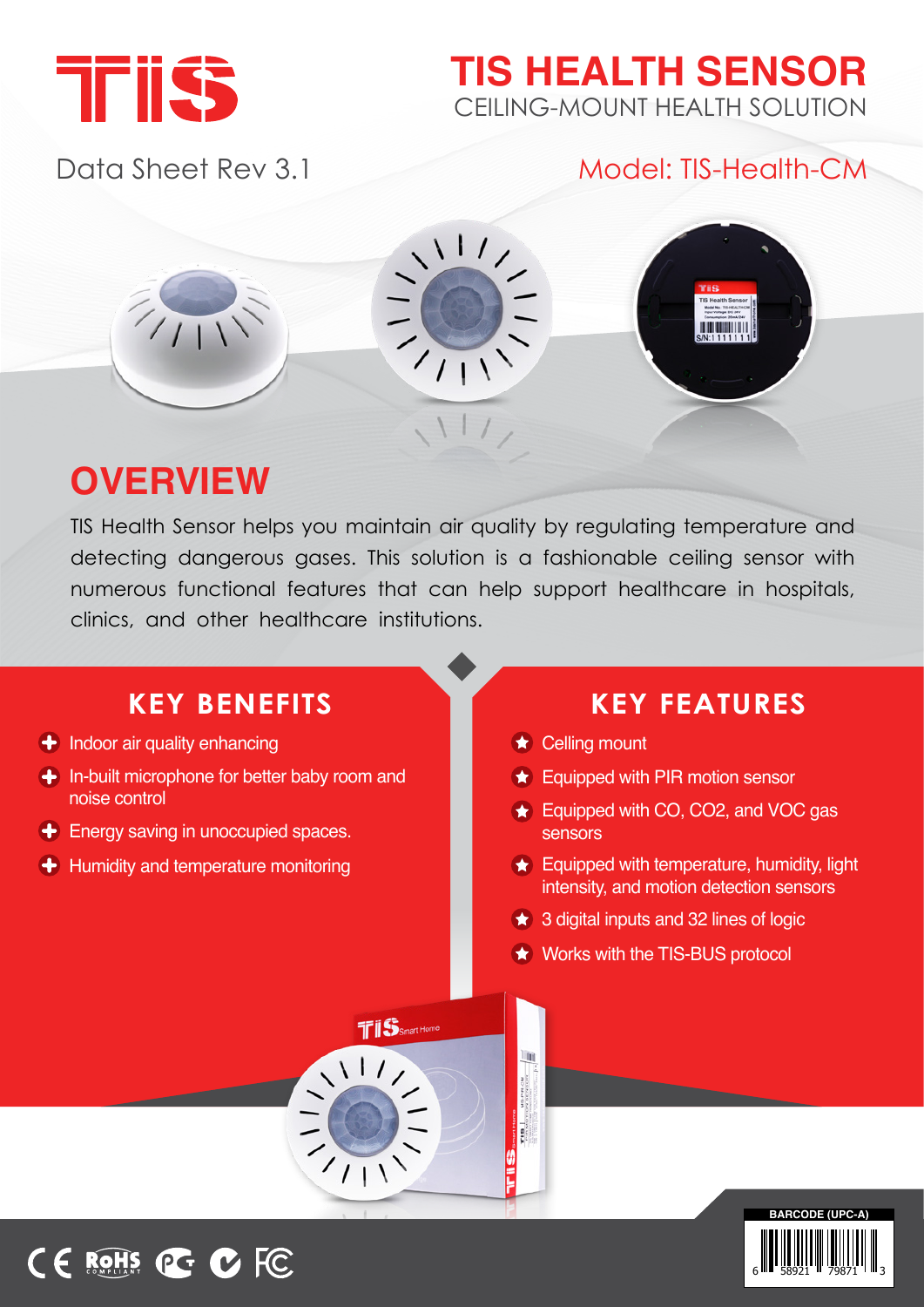# **TIS HEALTH SENSOR**

Ceiling-Mount Health Solution

Model: TIS-Health-CM



**TFIISS** 

|                           | <b>PRODUCT SPECIFICATIONS</b>            |                                                                                                                                                                                                                 |                                                                                                                                                                                                                                                           |  |  |  |  |  |
|---------------------------|------------------------------------------|-----------------------------------------------------------------------------------------------------------------------------------------------------------------------------------------------------------------|-----------------------------------------------------------------------------------------------------------------------------------------------------------------------------------------------------------------------------------------------------------|--|--|--|--|--|
|                           | Input                                    | PIR motion sensor<br>Volatile Organic Compound<br>eCO2 sensor<br>Temp sensor<br>Humidity sensor<br>Digital input. Open / Close<br>Length of connected wire to DI<br>Light intensity sensor<br>Microphone sensor | Dual element pyro-electric ceramic<br>Total VOC: 0 ppb -1000 ppb<br>Sense from 400ppm - 5000 ppm<br>Resistance Temp sensor range -40 to 80 C<br>Sense the range of 0 -99.9%<br>3 Channels<br>$<$ 350 meter<br>$0 - 8000$ Lux meter<br>Sense Noise in room |  |  |  |  |  |
| (TISBUS)                  | <b>TIS BUS</b>                           | Number of devices on 1 line<br>Bus voltage<br>Current consumption                                                                                                                                               | Max. 64<br>12-32 V DC<br>$<$ 15 mA / 24 V DC                                                                                                                                                                                                              |  |  |  |  |  |
| ◙                         | <b>PIR Detection</b>                     | PIR range<br>PIR detection angle                                                                                                                                                                                | 4-6 meters (installation height 2.6 - 3 meters)<br>110° from the celling down                                                                                                                                                                             |  |  |  |  |  |
| Ø                         | <b>Protection</b>                        |                                                                                                                                                                                                                 | <b>Reverse Polarity Protection</b>                                                                                                                                                                                                                        |  |  |  |  |  |
| ଊ                         | <b>Reaction time</b>                     |                                                                                                                                                                                                                 | approx. 20ms                                                                                                                                                                                                                                              |  |  |  |  |  |
| $\overline{\mathbf{S}}$ o | <b>Mounting</b>                          | Celling mount                                                                                                                                                                                                   | by 2 screws on the base of the sensor                                                                                                                                                                                                                     |  |  |  |  |  |
| ख्ख                       | <b>Connection terminal</b>               | Data / bus                                                                                                                                                                                                      | terminal connector 0,252mm2                                                                                                                                                                                                                               |  |  |  |  |  |
| ili.                      | <b>Operating and display</b><br>elements | Programming button<br><b>Indicator LED</b><br><b>TIS BUS</b><br>Upgrading                                                                                                                                       | For assignment of the physical address<br>Blue or Red LED (optional)<br>TIS Protocol massages and commands<br>By Software                                                                                                                                 |  |  |  |  |  |
| $\alpha_{\rm o}^{\rm o}$  | <b>Functions</b>                         | Logic/Timers<br>Security Function                                                                                                                                                                               | 32 Timers and Logic conditions<br>Away, Night, Day, fire alarm setting                                                                                                                                                                                    |  |  |  |  |  |
| Ö                         | Weight                                   | Without packaging                                                                                                                                                                                               | $0.06$ KG                                                                                                                                                                                                                                                 |  |  |  |  |  |
| $\boxplus$                | <b>Dimensions</b>                        | Length $\times$ Width $\times$ Height                                                                                                                                                                           | $92$ mm $\times$ 39mm $\times$ 92mm                                                                                                                                                                                                                       |  |  |  |  |  |
| M                         | <b>Housing</b>                           | Materials<br>Casing color<br>Base color<br>IR window cover<br>IP rating                                                                                                                                         | Fire-proof ABS / Fire-proof PC<br>Gray White<br><b>Black</b><br>Transparent White<br>IP 20                                                                                                                                                                |  |  |  |  |  |



Copyright © 2020 TIS, All Rights Reserved<br>TIS Logo is a Registered Trademark of Texas Intelligent System LLC in the<br>United States of America. This company takes TIS Control Ltd. in other<br>countries. All of the Specification

**TEXAS INTELLIGENT SYSTEM LLC<br>SUITE# 610. 860 NORTH DOROTHY DR<br>RICHARDSON<br>TX 75081.USA** 

**TIS CONTROL LIMITED**<br>RM 1502-p9 Easey CommBldg<br>253-261 Hennessy Rd Wanchai<br>Hong Kong

#### www.tiscontrol.com